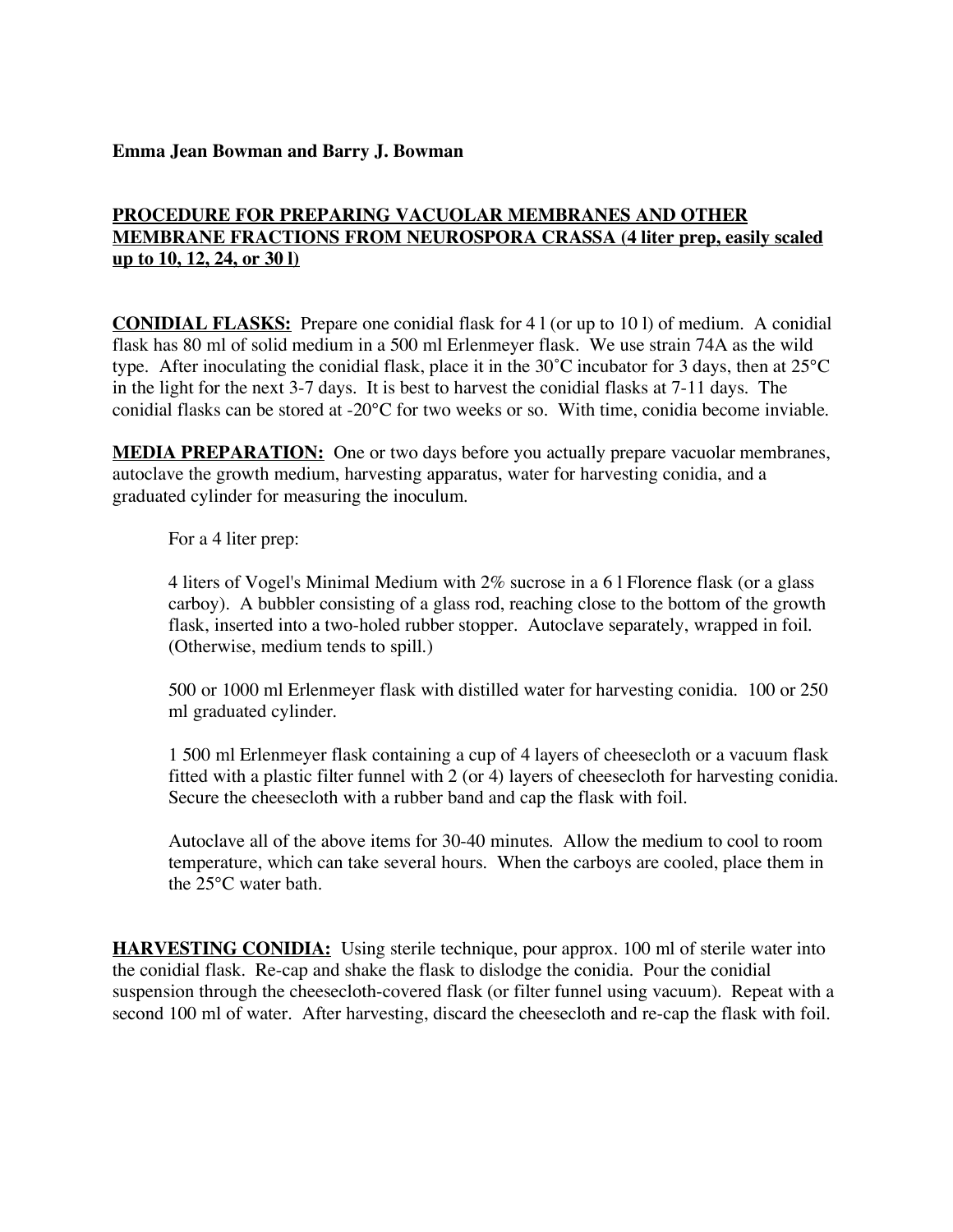**COUNTING CONIDIA:** Use a hemacytometer to determine the number of conidia per ml of suspension. Make a 1:100 dilution of your conidial suspension in distilled water. Count the number of conidia in the four large squares (with 4 x 4 smaller internal squares) in the outside corners of the grid on the hemacytometer. Each large square has a volume of  $10^{-4}$  ml. Calculate the number of conidia/ml of your conidial suspension (number of conidia/large square x  $10<sup>6</sup>$ ).

**INOCULATING THE CULTURES:** Depending on what time you want to begin your prep in the morning (allow 30-45 minutes to get everything set up before you actually harvest the cells), inoculate the cultures the evening before allowing for 14.5 - 16 hours of growth time. Inoculate

the cultures with  $10^6$  conidia per ml of medium. After inoculation, aerate the cultures by bubbling air through the medium. (We are now using an air pump, because the building air supply was causing the cultures to become "slimy." Proper filters might prevent this problem.) This is also a good time to check the water bath temperature, which should be 26°C.

**SOLUTIONS NEEDED:** It is best to check to make sure the following solutions are in adequate supply at least one day before you plan to do the prep.

VPM (Vacuolar Preparation Medium, stored in the cold room) (10 mM HEPES, 1 mM Na2EDTA.2H20, 1 M sorbitol, pH adjusted to 7.5 with 10N NaOH). (You need approx. 1.0 liter for a 4 l prep.)

100 mM Na2ATP, ph adjusted to 7.5 with Tris base (solid first, then 0.5 M)

1 mM Na2EDTA, pH adjusted to 7.5 with Tris base. Use to make ECA (next). (Can also use EGTA, much harder to dissolve. Takes about 30 min to get pH stable. We used this for PM preps in the old days.)

ECA (1 mM Na2EDTA, 2 mM Na2ATP, 2 ug/ml chymostatin, pH 7.5)

100 mM PMSF (phenylmethylsulfonylfluoride) in 100% ethanol. (This is a toxic solution. Wear gloves.) (174 mg/10 ml)

Chymostatin in DMSO (20 mg/ml stock solution)

30%, 40% and 50% Sucrose Mixes (1 mM Na2EDTA, 10 mM HEPES, sucrose, 2mM ATP, 2 ug/ml chymostatin)

2 Sucrose step gradients in 15 ml polycarbonate Sorvall tubes with jackets. Prepare the day before use. Add 7 ml 50% Sucrose Mix, 2 ml 40% Sucrose Mix, and 2 ml 30% Sucrose Mix. Store at 4 oC.

The VPM and sucrose gradients are stored at 4 oC. The other solutions are stored in the -20°C freezer. Allow time for the ATP and ECA solutions to thaw and place them on ice.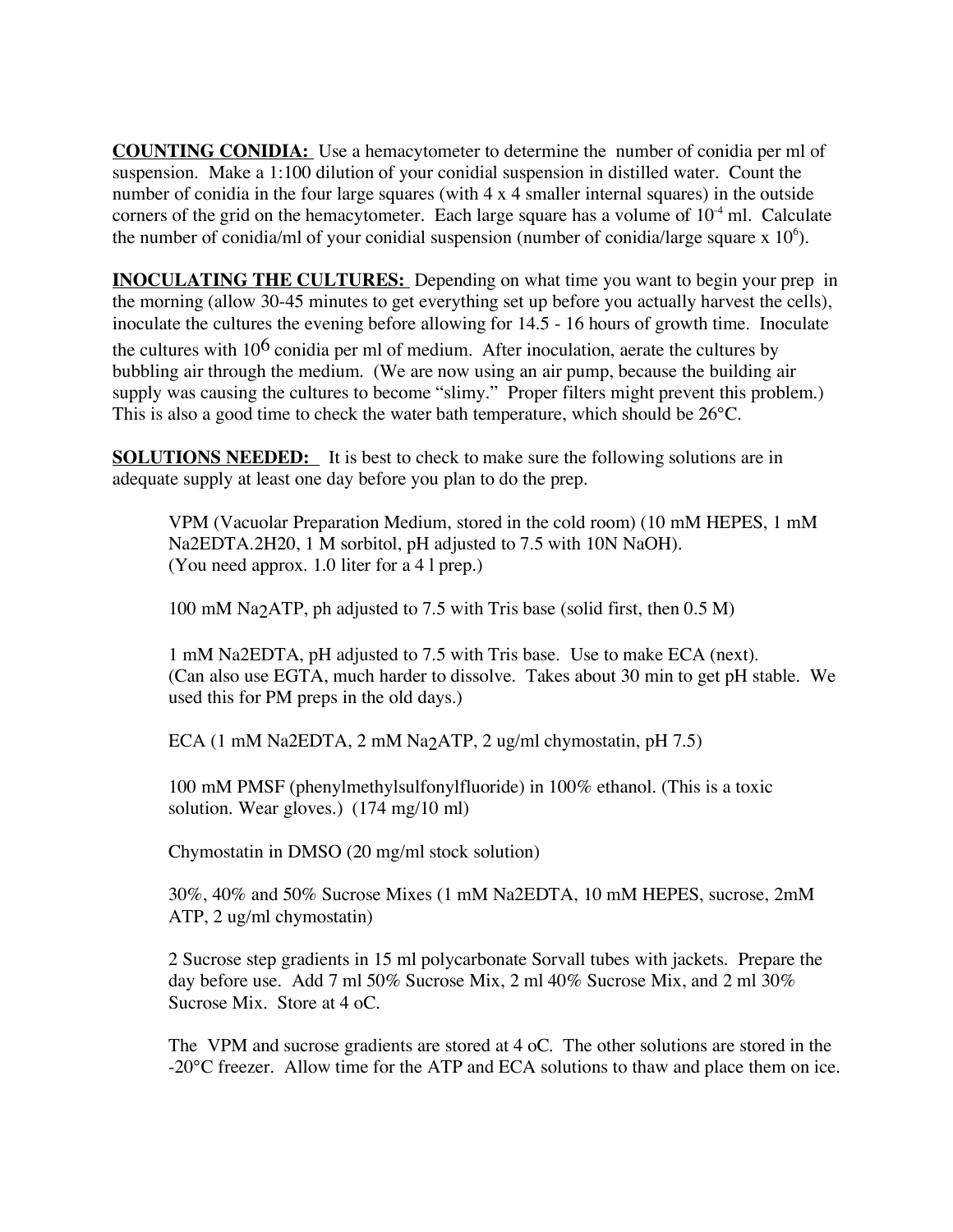# **ROTORS AND CENTRIFUGES: all precooled at 4 <sup>o</sup> C**

Beckman JA14 rotor for Beckman J2-21M centrifuge (or Sorvall GSA rotor for Sorvall RC-5B superspeed centrifuge) Beckman JA20 rotor for Beckman J2-21M centrifuge (or Sorvall SS34 rotor) Beckman TLA100.3 for Beckman Tabletop Ultra-centrifuge

**PRE-PREP SET-UP:** After the bubbling cultures have grown overnight, check the dry weight. Collect 25 ml of cells, vacuum filter them through Whatman #1 or #540 filter paper, suck dry, rinse with a small amount of distilled water, wash with acetone to remove water, and weigh the pad. The optimum dry weight at which to harvest the cultures is  $0.8 - 1.2$  mg/ml. For example, .025 grams per 25 ml gives a dry weight of 1.0 mg/ml.

You will also need two large and two small containers of ice. Chill 2 GSA bottles, 1 liter of VPM, the ATP, ECA, and PMSF. Put 170 ml of glass beads in the bead-beater container, rinse the beads 7-8 x with VPM, fill 3/4 full with VPM (allowing room for cells), and place the container in ice. Just prior to harvesting the cultures, add 2 mls 100 mM Na2ATP, 2 mls 100 mM PMSF, and 20 ul chymostatin to each bead-beater container with glass beads. Mix 70 ml VPM, 0.7 ml ATP, and 7 ul chymostatin for rinsing the beads; chill. (Note: can also rinse the beads by transferring them to a sintered glass funnel and sucking the VPM throug. Imprortant to be thorough!).

Set up a harvesting flask - a large plastic filter funnel with 6 layers of cheesecloth on a glass carboy in the sink.

As various membrane fractions are isolated, suspend them in the appropriate solution, aliquot to microfuge tubes, freeze in liquid nitrogen, and store in a –80 oC freezer.

**HARVESTING:** Vacuum filter the 4 l culture and rinse the cells with a small amount of cold distilled H2O. Squeeze out excess water from the cells and place them in the chilled bead-beater container. Add enough VPM to fill the chamber with liquid during the bead-beating (avoid air bubbles). Beat for 1 min. and 30 sec. Pour off the homogenate into a GSA bottle. Rinse the beads 2x with 35 ml VPM/ATP/chy. Add rinsate to homogenate.

## **CENTRIFUGATIONS:**

#1. JA14 rotor in Beckmanl centrifuge at 4°C. Speed: 2500 rpm (approx. 1,000 x g). Time: 10 minutes Save the supernates and discard the pellets (cell wall, nuclei, glass beads). Pour off

the

supernatants into 2 pre-chilled GSA bottles.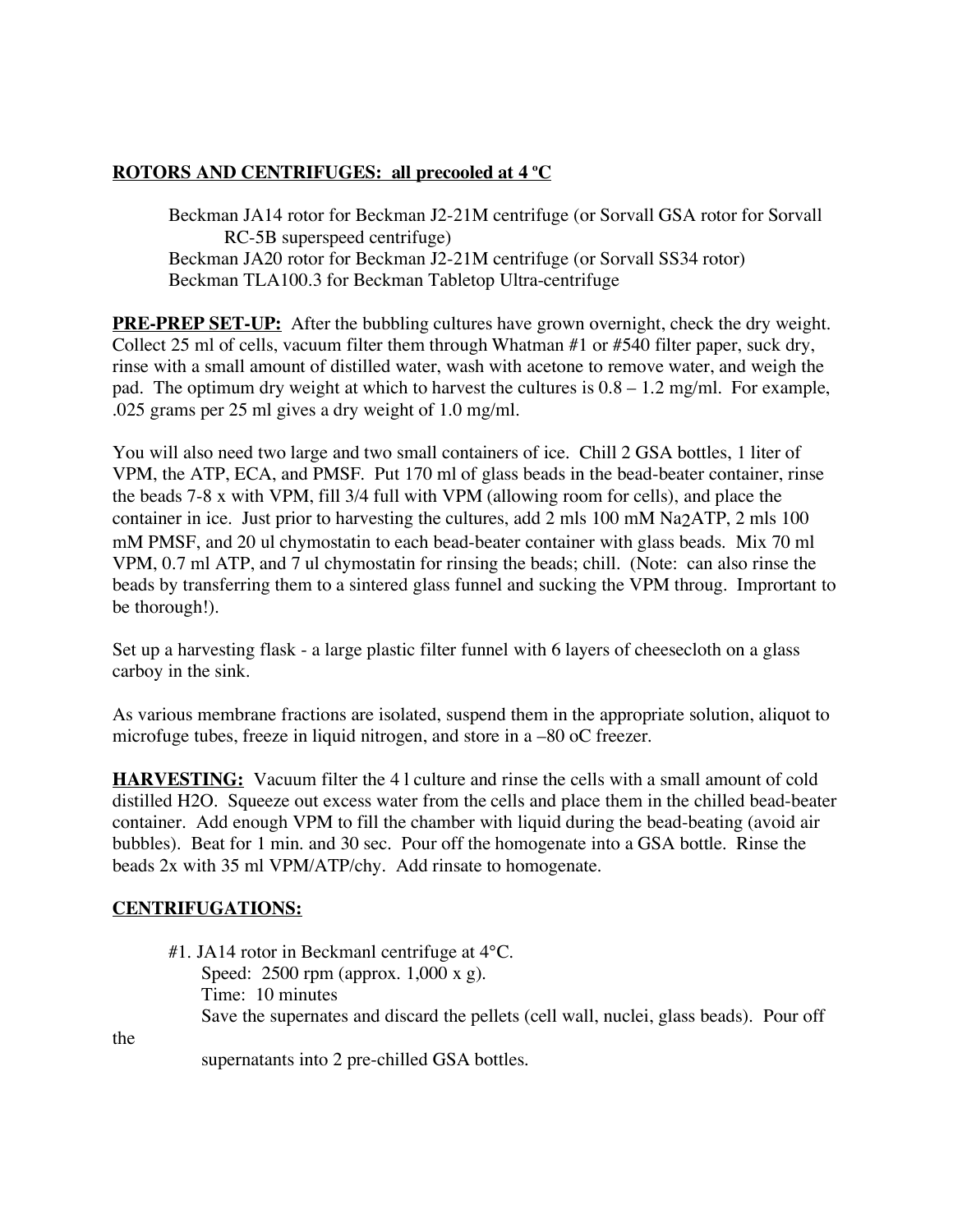#2. JA14 rotor in Beckman centrifuge at 4°C. Speed: 10,000 rpm (approx. 15,000 x g). Time: 30 minutes Carefully pour off the supernatant, keeping the pellet down, and save for isolation of plasma membranes and other light membranes. The pellet containing mitochondria and vacuoles will be soft and runny. (Note: This fraction is largely mitochondria and can be used as a mitochondrial fraction for many purposes.)

Place the bottles on ice with the pellet down and suction off any extra sup and loose mitochondrial slurry. Gently resuspend the pellets with 0.5 ml VPM/ATP/Chymostatin (Prepare 10 ml VPM, 100 ul 0.1 M Na2ATP, 1 ul 2% chymostatin), using a small pestle and a cut-off blue pipette tip. Pool the resuspended pellets in a chilled glass Dounce homogenizing vessel. Rinse each bottle with 0.25 ml VPM/ATP/ Chymostatin and bring the total volume of the resuspended pellets to 4 mls. Homogenize by hand with 3-4 strokes of the pestle. Layer the homogenate onto two sucrose step gradients. The gradients will separate mitochondria and vacuoles.

#3. JA20 rotor in Beckman centrifuge at 4 oC Speed: 19000 rpm (abut 46,000 x g) Time: 60 min

## **PLASMA MEMBRANE ISOLATION**

The other spaces in the rotor can be used to pellet the plasma membranes at the same time. Fill 6 40 ml tubes with supernatant from centrifugation #2 and centrifuge as for #3. Save the supernatant to collect "light" membranes – mostly ER (?), Golgi, VM from broken vacuoles, etc. Suspend the pellets containing plasma membranes in 40 ml total of 1 mM EGTA/Tris to pH 7.5, using a Pasteur pipette. Transfer the membrane vesicles to a 55 ml Dounce homogenizer. Homogenize by hand with 5-6 strokes, or use a motor-driven pestle with 10 strokes at rather high speed. (Both seem to work fine.) Put water in balance tube.

#3' JA20 rotor in Beckman centrifuge at 4 oC Speed: 19,000 rpm Time: 40 min

 $^{\prime\prime}$ 

Suspend the pellet (plasma membrane fraction) in 0.5-1.0 ml ECA with a small pestle and pipette tip. Transfer to a small homogenizer and blend with several strokes. Store in aliquots at –80 oC.

## **VACUOLAR MEMBRANE ISOLATION (and mitochondria)**

Suction off the sucrose and everything above the vacuolar pellet. (Collect gradient purified mitochondria, the obvious huge brown band, with a Pasteur pipette if you wish and store at –80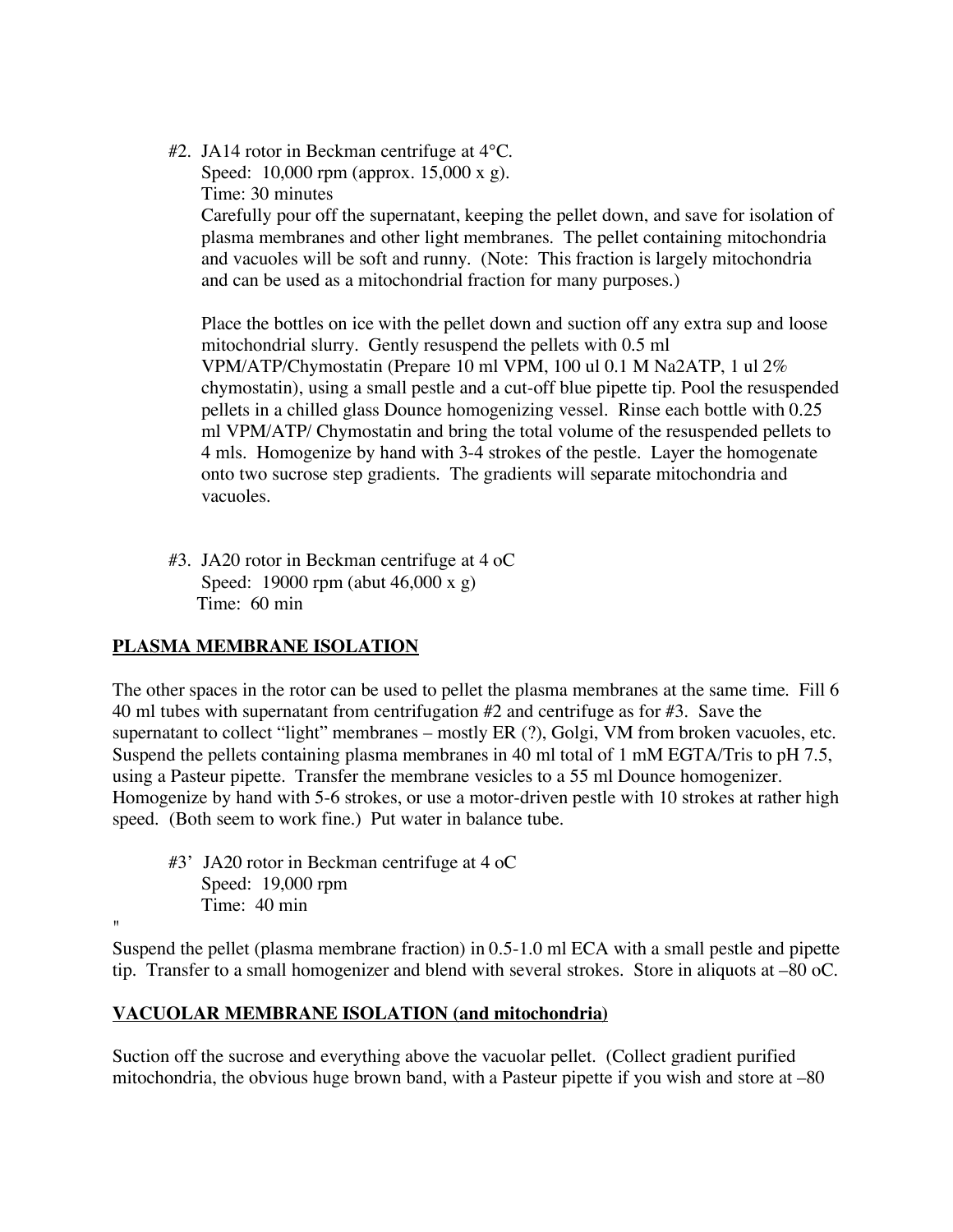oC.) Use a Q-tip or kimwipe and forceps to wipe out the inside of the tube to remove any remaining material that cannot be suctioned off (careful not to disturb the pellet). This will reduce the amount of mitochondrial contamination in your final VMs.

Lyse the vacuoles by resuspending each pellet in 0.5 ml ECA/PMSF (13 ml ECA, 0.13 ml PMSF) using a pestle and Pasteur pipette. Pool the resuspended pellets in a chilled glass homogenizing vessel. Rinse each tube with 0.5 ml ECA, and bring the total volume of the resuspended pellets to 6.0 mls. Use the teflon homogenizer pestle (3-4 smooth passes) to blend the mixture and distribute the homogenate into 2 pre-chilled TLA 100.3 tubes (3 ml per tube).

#4. TLA100.3 rotor in Beckman TLA100 Ultracentrifuge (4°C). Speed: 20,000 rpm (approx. 20,000 x g) Time: 5 minutes (Pellets contain organelles with Woronin bodies and any remaining broken glass, mitos, and cell wall.)

Using a Pasteur pipette and being careful not to disturb the pellets, remove the supernatants and transfer them to two new pre-chilled TLA100.3 tubes. Re-balance the pair.

#5. TLA100.3 rotor in Beckman TLA100 Ultracentrifuge (4°C). Speed: 60,000 rpm (approx. 195,000 x g) Time: 10 minutes

Remove the supernatants (vacuolar contents) and save if desired. Resuspend the pellets vacuolar membranes) in 3.0 ml ECA total. Balance against water.

#6. TLA100.3 rotor in Beckman TLA100 Ultracentrifuge (4°C). Speed: 55,000 rpm (approx. 164,000 x g) Time: 10 minutes

Discard the supernatants and resuspend the vacuolar membrane pellet in 150-300 ul ECA. Transfer to a small homogenizer, mix evenly, and distribute into aliquots of about 50 ul per tube plus one 30 ul aliquot for initial assays of protein and V-ATPase activity). Freeze sample in liquid nitrogen and store at -80°C (really –70 oC for us).

#### **ISOLATION OF ER AND OTHER LIGHT MEMBRANES**

The supernatant from the tubes used for pelleting PM in #3 can be used to isolate a light membrane fraction. Dispense the supernatant to quick seal ultracentrifuge tubes.

#7: Beckman Ti60 rotor (angle) in a Beckman ultracentrifuge Speed:  $40,000$  rpm  $(114,000 \text{ x g}_{av})$ Time: 60 min